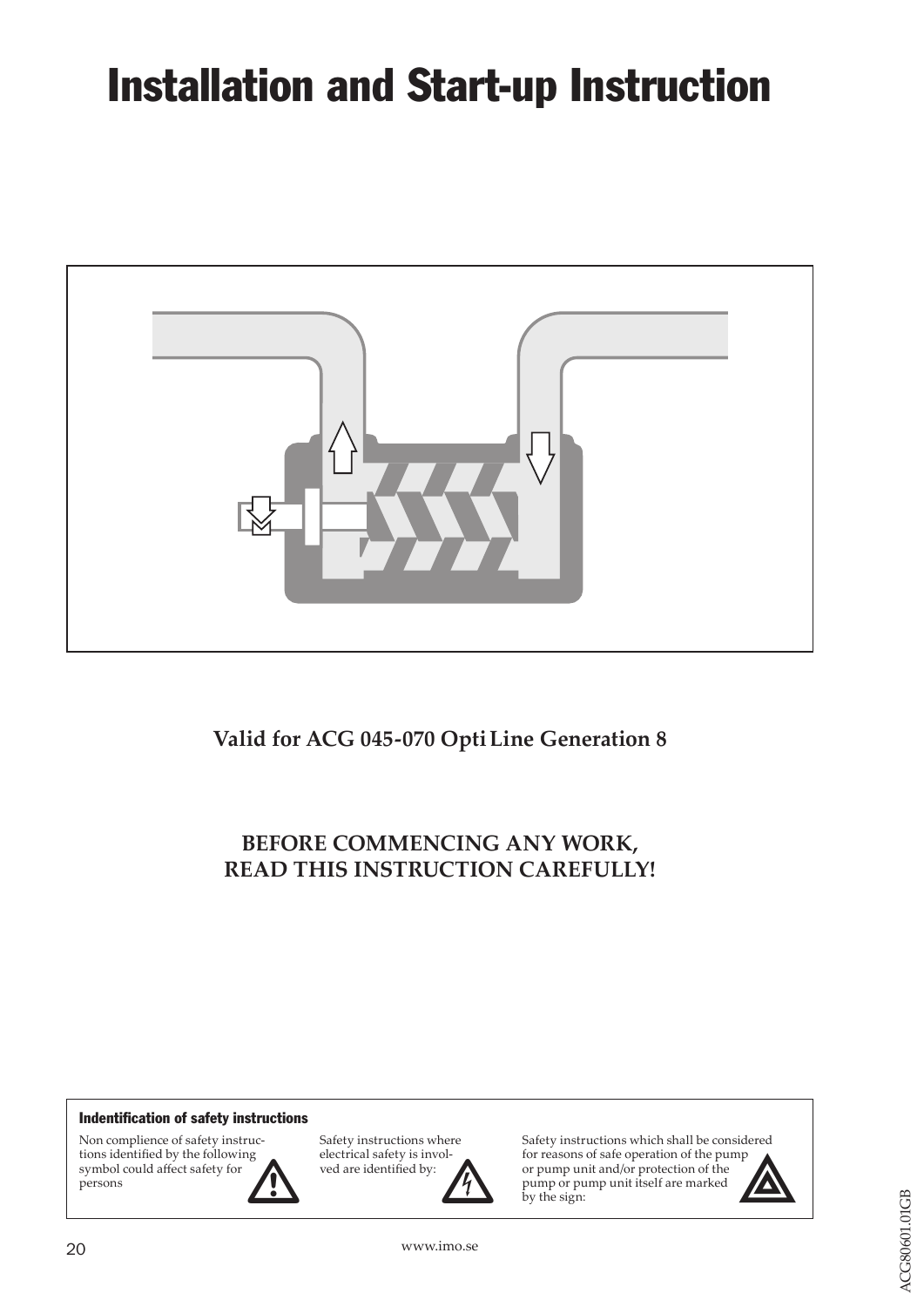## Installation

Design limitations and technical data for each pump are found in the Product description. Installation of IMO AB low pressure pumps does not require special skills. However, these instructions presume that the work is carried out by experienced fitters!



#### Transport and storage

Always protect the pump against ingress of water and other impurities. Store the pump in a clean, dry and warm environment. The pump is delivered with the internals oiled and with protective covers over the pipe connections and drain openings. These covers should remain in place for as long as possible during the mounting and installation procedure but must be removed before start up.

#### Lifting of pump

Lifting of the complete pump unit with the lifting device attached to the motor, should be avoided as the motor's lifting provisions may not be able to carry the combined weight of the pump and motor.



#### Strainer

The pump has to be protected from foreign matters such as weld slag, pipe scale, etc., that could enter the pump via the suction line. If the cleanliness of the system cannot be guaranteed, a strainer must be installed in the inlet pipe near the pump. For practical reasons a suction strainer with 0.8-2.0 mm mesh openings is recommended.

The size of the strainer should be selected so that it is large enough to allow adequate pressure at the pump inlet. The pressure drop across the strainer should preferably not exceed 0.1 bar at max. flow rate and normal operating viscosity. A vacuum gauge between the strainer and the pump inlet is recommended to indicate when the strainer needs cleaning.

**13** All work carried out on the pump has to be performed in such a manner that risks for personal injury are observed.

**14 Complete pump unit, using** slings or hooks attached to the pump or connecting frame may be dangerous since the centre of gravity of the pump unit may be higher than the points of attachement.



*Fig 1. Keep dry and clean*



*Fig 2. Lifting the pump*



*Fig. 3 Strainer*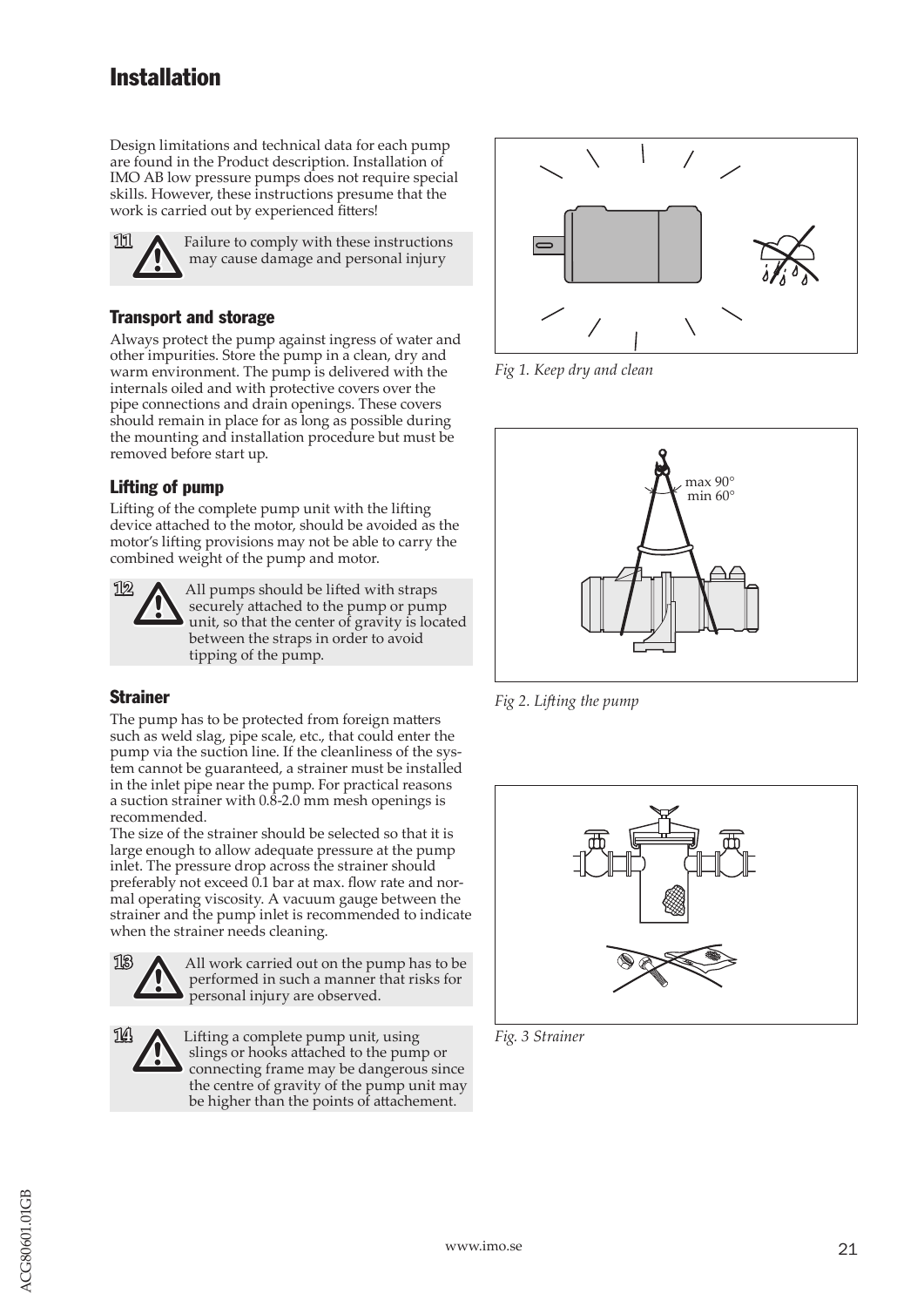#### Pipe connections

The pipe work shall be installed and supported so that no pipe stresses are transferred to the pump body. The pipe forces and torque transferred to the pump shall be in accordance with ISO 14847. The pipe work should be tight in order to avoid leakage and infiltration of foreign particles and/or air. Shut off valves should be installed in both suction and discharge pipes, so that the pump can be hydraulically isolated.

#### Suction line

The suction pipe should be designed so that the total pressure drop, measured at the pump inlet flange, does not exceed the suction capability of the pump. Make a proper calculation of the suction line including com ponents such as valves, strainer, pipe bends etc. Gener ally, the pressure drop in the suction line should be as low as possible, which is achieved if the suction pipe is short, straight and has a suitable diameter. The veloc ity in the suction line should be kept in the range 0.5 - 1.2 m/s. For L.O. circulating systems, we recommend to keep it as low as possible. The suction line must be equipped with a port that allows filling the pump before start.

#### Discharge line

The discharge line should be dimensioned to keep the velocity in the range 1 - 3 m/s.

#### **Deaeration**

In installations with negative suction head, where the pump might be started against a pressurized system, a deaeration pipe with an orifice (2-3 mm is recommend ed) has to be installed. The deaeration pipe should be connected to the outlet pipe's highest point. This must also be installed when the pump is used as a stand-by pump.

#### Liquid trap

In some mounting arrangements the pump may not retain the liquid at stand still. In such installations the suction pipe should be arranged so it forms a liquid trap together with the pump, keeping the pump half filled with liquid.



When handling liquids that may harm skin use gloves and/or protective clothing

When handling liquids shich may involve<br>fire hazards appropriate precautions to<br>avoid danger are to be taken. fire hazards appropriate precautions to avoid danger are to be taken.



*Fig. 4 Pipe connections*



*Fig. 5 Suction Line*



*Fig. 6 Deaeration*



*Fig. 7 Liquid trap*

**16**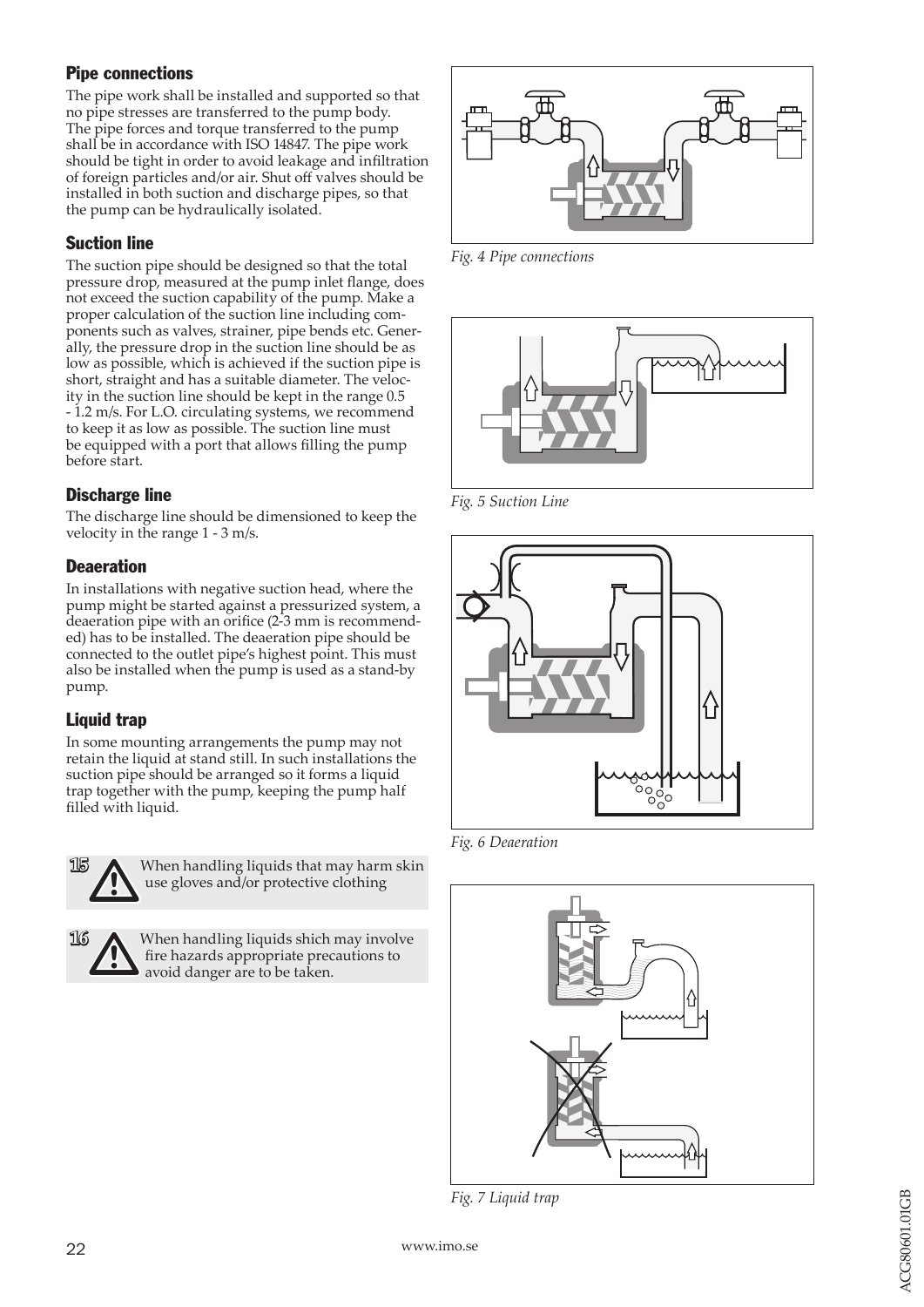#### **Gauges**

Gauges for monitoring the pump's working conditions are recommended. These gauges should be placed readable as close to the pumps in- and outlet flanges as possible. On the ACG Optiline standard pumps there are gauge connections for both in- and outlet.

#### Pressure relief valve

All systems with screw pumps must be equipped with a pressure relief valve installed immediately adjacent to the pump. In the standard versions of IMO ACG Optiline pumps, this pressure relief valve is an integral part of the pump to protect the system against excess pressure. When liquid is circulated through the valve it heats up in proportion to the set pressure level and the percentage of by-passed liquid. 100% bypass can only be tolerated for less than about 3 minutes, 50 %by-pass generally for unlimited periods of time. If more than 50% recirculation is anticipated, a value specific to each application should be determined by closely monitoring the pump body temperature. If the pump is operating in line with a separate pressure control valve (see fig. 9), the setting of the relief valve should be high enough so as not to interfere with the control valve. Likewise, if two pumps are operating in parallel, the setting should be such that interference between the two valves is avoided.

Also remember that a total bypass by the pumps internal relief valve will cut of the cooling flow to the pumps magnetic coupling and cause an overheating with destroyed magnets as a result quite fast.





*Fig. 8 Gauges*



*Fig. 9 Pressure Relief Valve*



*Fig. 10 External control with presssure relief valve*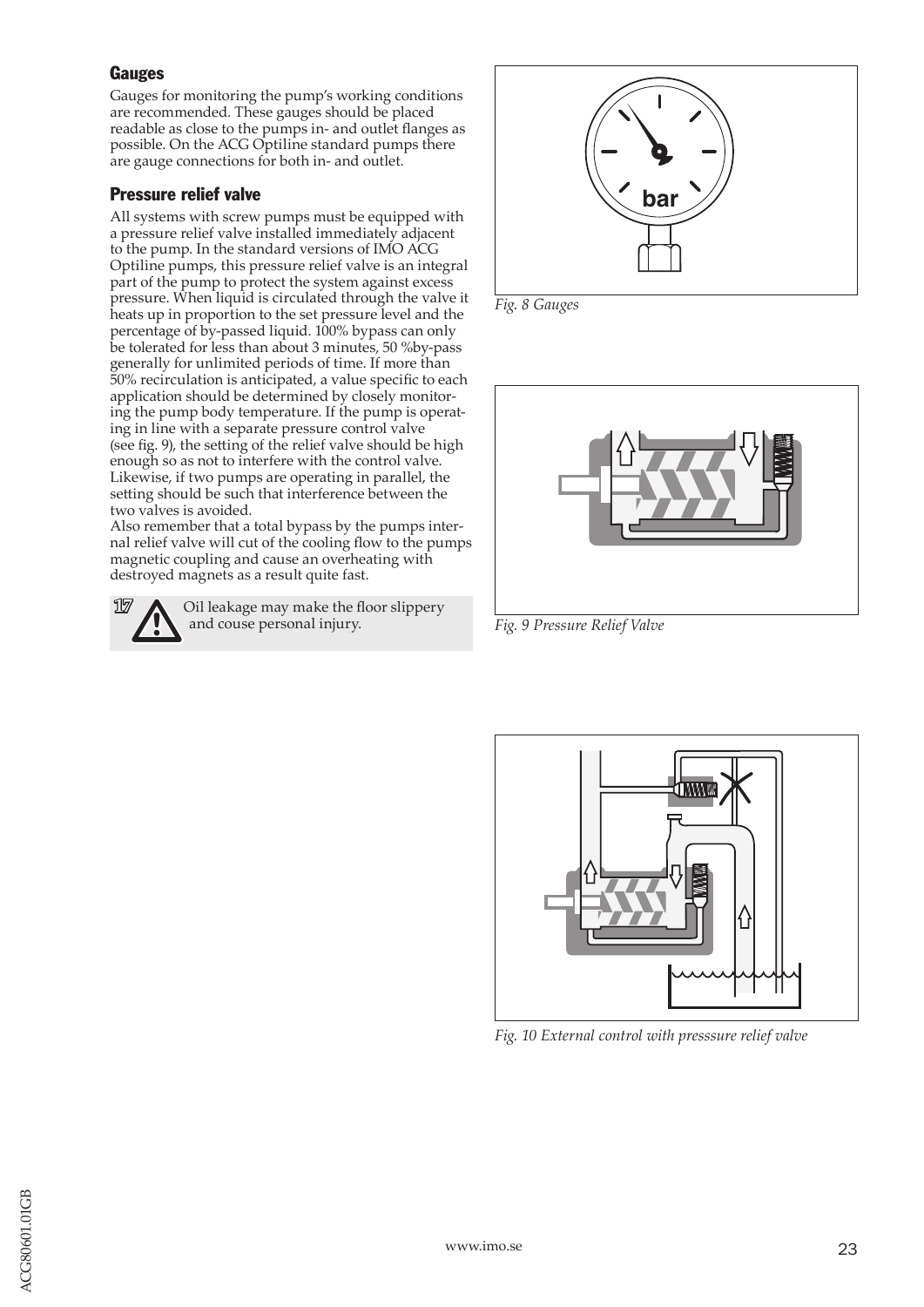## **Startup**

#### Pressure testing and flushing

The system must be flushed and pressure tested before connecting the pump. If corrosive liquid, such as water is used, the system must be thoroughly drained, dried and protected against corrosion after having been flushed.

#### Before starting:

After installation and whenever it can be assumed that the pump has been emptied, the pump must be thoroughly filled with liquid. See fig 11.



**18** Make sure the prime mover is locked out and can not be started accidentally.

#### Direction of rotation

When the pump is ready to be started, switch the motor briefly on and off and check that the drive motor rotates in the correct direction as indicated by the rotation arrow. The arrow is placed on the side of the front cover 5010 as well as on riveted steel plates on the connecting frame 003.

#### Differential pressure

Differential pressures bellow 1 bar is strictly forbidden as the magnetic coupling under these conditions may loose its cooling flow and cause an overheating of the magnetic coupling with a risk of a potential fire as a result. We do strongly recommend magnetic coupled pumps to be equipped with a differential pressure monitoring device that stops the pump automatically if the differential pressure for some reason should drop to below 1 bar.

#### Air in the pumped fluid

It is forbidden to use the ACG Optiline pump with fluids that contains more than 0,2% of air due to the risk of ignition during an eventual overheating of the pump.



*Fig. 11 Filling the pump*



**19 A** Don't mix up with arrow for inlet and outlet!



*Fig. 12 Direction of rotation*



*Fig. 13 Differential Pressure*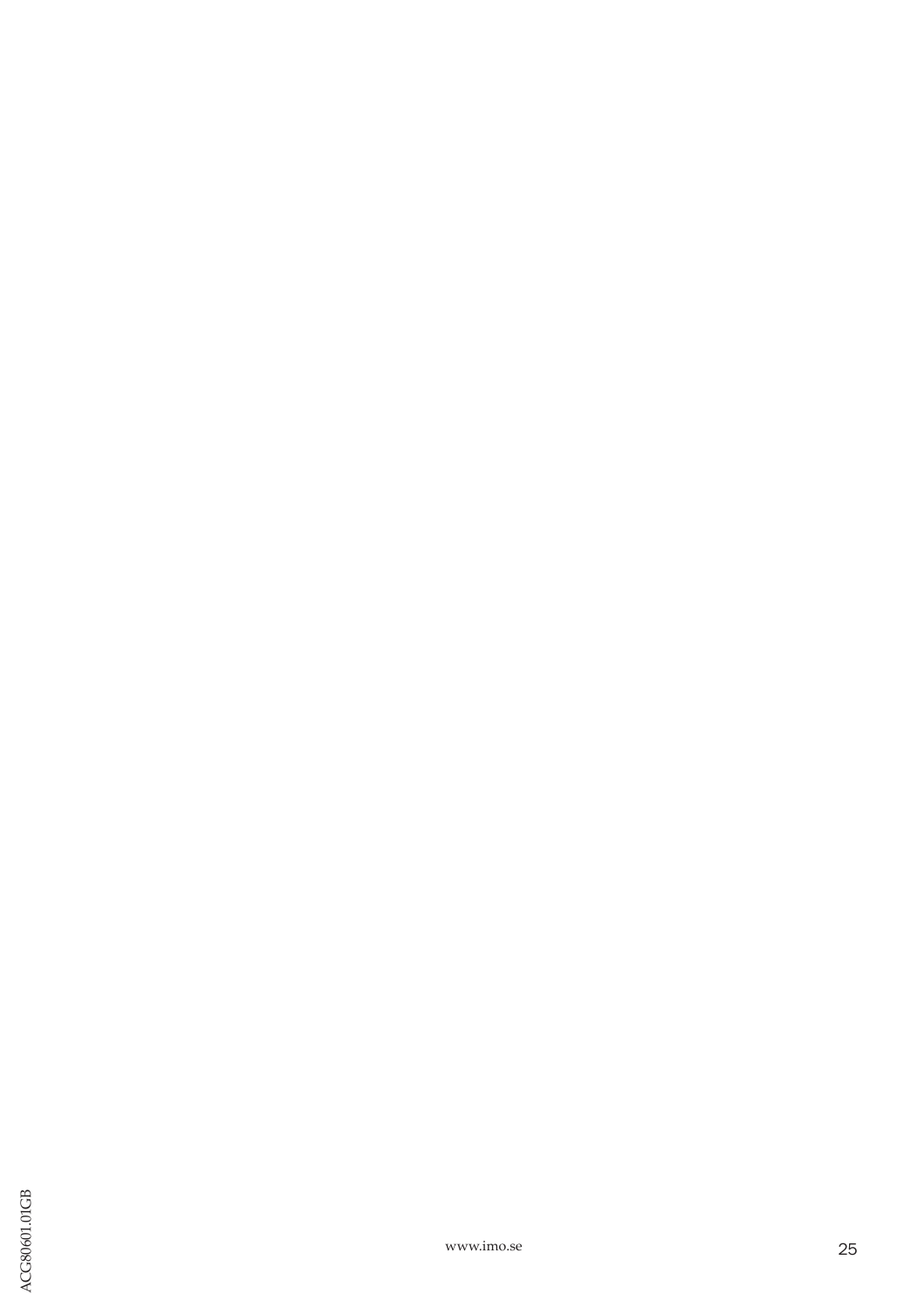# Trouble shooting

| <b>Problem</b>               | <b>Cause</b>                                                                                                                                                                                                                                                                                                                                                                                                                                                                  | What to do                                                                                                                                                                                                                                                                                                                                                                     |
|------------------------------|-------------------------------------------------------------------------------------------------------------------------------------------------------------------------------------------------------------------------------------------------------------------------------------------------------------------------------------------------------------------------------------------------------------------------------------------------------------------------------|--------------------------------------------------------------------------------------------------------------------------------------------------------------------------------------------------------------------------------------------------------------------------------------------------------------------------------------------------------------------------------|
| Wrong direction of rotation  | - Electric cables to motor wrongly<br>connected.                                                                                                                                                                                                                                                                                                                                                                                                                              | Reverse the terminal connection on<br>electric motor.<br>$20\,$<br>Connecting and disconnec-<br>ting of electric cables must<br>be done only by personnel<br>authorized to do such                                                                                                                                                                                             |
| The pump cannot be<br>primed | - Wrong direction of rotation.<br>- Suction line is not open or pressure<br>drop in the suction line is too high.<br>- Major air leakage into the suction<br>line.<br>- The pump cannot evacuate the air                                                                                                                                                                                                                                                                      | work.<br>See above.<br>Check all components in suction line.<br>The inlet condition should be checked<br>with a vacuum gauge at the pump inlet.<br>Check the suction line.<br>See the chapter on Deaeration                                                                                                                                                                    |
|                              | through the discharge line due to<br>excessive counter pressure.                                                                                                                                                                                                                                                                                                                                                                                                              | (see page 22).                                                                                                                                                                                                                                                                                                                                                                 |
| No flow                      | - The pump is not primed.<br>- The pressure relief valve is set be-<br>low the counter pressure.                                                                                                                                                                                                                                                                                                                                                                              | See above.<br>Readjust the pressure relief valve to a<br>value above counter pressure.                                                                                                                                                                                                                                                                                         |
| Flow too low                 | - The pressure relief valve is set too<br>low (Discharge pressure also low).<br>- Something is restricting the flow in<br>the suction line. (This would usually<br>cause noise).<br>- The pumped liquid contains a sig-<br>nificant amount of compressible gas,<br>such as free air. (This would usually<br>cause noise).                                                                                                                                                     | Readjust the pressure relief valve<br>Check all components in the suction<br>line (strainers, valves etc.).<br>See the chapter on Noise and Vibration.<br>(Page 11).                                                                                                                                                                                                           |
| Pressure too low             | - The pressure relief valve is set too<br>low.<br>- Counter pressure in the discharge<br>line is too low due to a major leak-<br>age.<br>- The valve piston is stuck in open<br>position.<br>- Something is restricting the flow in<br>the suction line. (This would usually<br>cause noise).<br>- The pumped liquid contains a sig-<br>nificant amount of compressible gas,<br>such as free air. (This would usually<br>cause noise).<br>- A too small pump has been chosen. | Readjust the pressure relief valve.<br>Check the components in the discharge<br>line inclusive the recipients.<br>Check the valve. See Maintenance<br>and Service instruction for respective<br>pump.<br>Check all components in the suction<br>line (strainers, valves etc.).<br>See the chapter on Noise and Vibration.<br>(Page 11).<br>Contact your IMO AB representative. |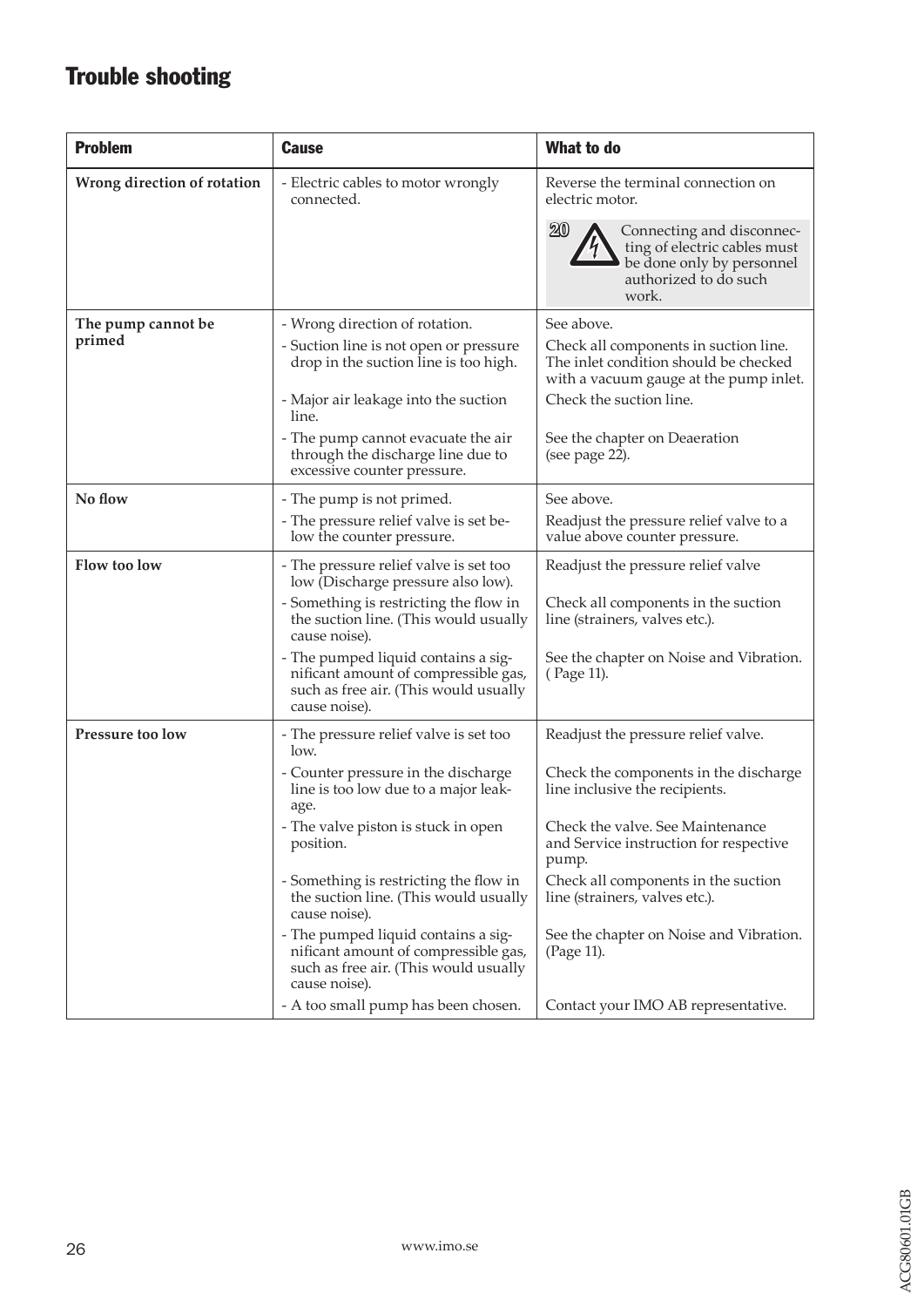| <b>Problem</b>                                                                                | <b>Cause</b>                                                         | <b>What to do</b>                                                                                                                                                                                                                                                                                                                                 |
|-----------------------------------------------------------------------------------------------|----------------------------------------------------------------------|---------------------------------------------------------------------------------------------------------------------------------------------------------------------------------------------------------------------------------------------------------------------------------------------------------------------------------------------------|
| Pressure too high                                                                             | - The pressure relief valve is set too<br>high.                      | Readjust the pressure relief valve.                                                                                                                                                                                                                                                                                                               |
|                                                                                               | - The oil is too cold (or has higher<br>viscosity than anticipated). | Reduce the pressure setting until opera-<br>tional temperature has been reached.                                                                                                                                                                                                                                                                  |
|                                                                                               | - Counter pressure in the discharge<br>line is too high.             | Check the discharge line.                                                                                                                                                                                                                                                                                                                         |
| Drive motor difficult to<br>start or tends to stop by<br>tripping the motor overload<br>relay | - Counter pressure too high.<br>- Liquid too cold.                   | See above: Pressure too high.<br>Readjust the pressure relief valve to a<br>lower value. Thus the power consump-<br>tion for the pumping is relieved and<br>overloading due to the high viscosity<br>may be avoided. When the liquid has<br>reached normal temperature and thus<br>flows easily, the relief valve is reset to<br>normal pressure. |
|                                                                                               | - Motor is undersized for the prevail-<br>ing conditions.            | Check the motor.                                                                                                                                                                                                                                                                                                                                  |
|                                                                                               | - Electrical power supply faulty.                                    | Check the motor and motor connection.                                                                                                                                                                                                                                                                                                             |
|                                                                                               | - Motor overload relay set too low or<br>is faulty.                  | Readjust or replace the relay.                                                                                                                                                                                                                                                                                                                    |
|                                                                                               | - Incorrect setting of Y/D starter.                                  | Readjust the setting of the starting<br>sequence. The time before the motor<br>overload relay is tripped should not<br>exceed 10-15 seconds.                                                                                                                                                                                                      |
| Noise and vibration                                                                           | - The flow to the pump is insufficient.                              | See chapter: The flow is too low.                                                                                                                                                                                                                                                                                                                 |
|                                                                                               | - Insufficient support of pipe work.                                 | Check for pipe vibrations in the pump                                                                                                                                                                                                                                                                                                             |
| 21<br>Monitor the                                                                             |                                                                      | connections. Check that the pipes are<br>sufficiently clamped.                                                                                                                                                                                                                                                                                    |
| pump function<br>and shut down                                                                | - Bad alignment                                                      | Check alignment, see page 4.                                                                                                                                                                                                                                                                                                                      |
| if any sign of                                                                                | - Air leakage into the suction line.                                 | Check the suction line for air leakage.                                                                                                                                                                                                                                                                                                           |
| malfunction is<br>noticed                                                                     | - Free air in the liquid or gas cavita-<br>tion.                     | For pumps with Tuning:<br>Contact your IMO representative or<br>IMO service department.                                                                                                                                                                                                                                                           |
|                                                                                               | - Faulty electrical supply.                                          | Check all three phases of the supply.                                                                                                                                                                                                                                                                                                             |